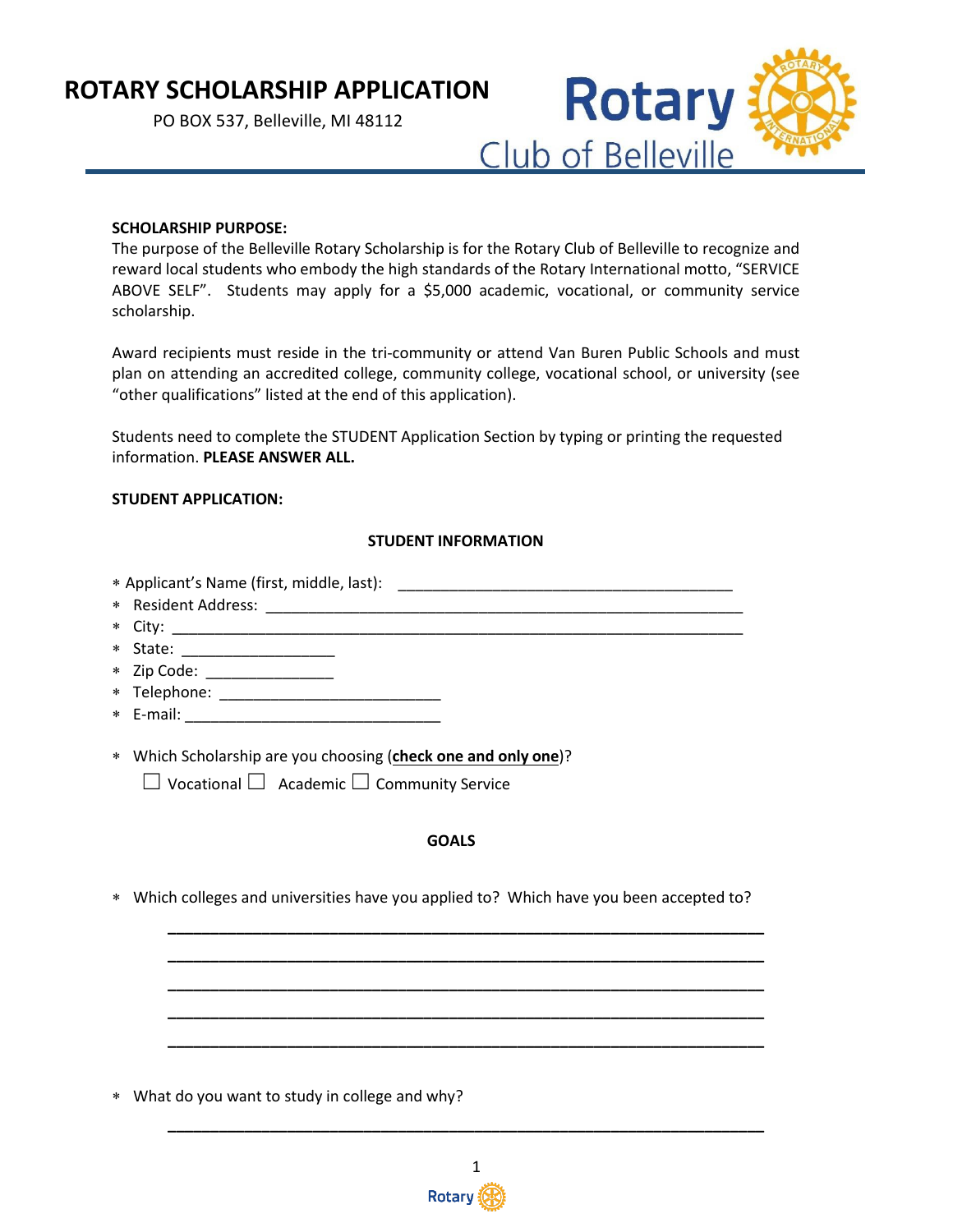\* Where do you see yourself in 10 years as it related to your chosen field of study?

\* Please attach an essay (maximum 1,000 words) describing how this scholarship will assist you with your educational and career goals.

## **ACADEMIC RECORDS**

- 
- 
- \* State: \_\_\_\_\_\_\_\_\_\_\_
- \* GPA:
- Please list all academic achievements, awards, and/or extracurricular activities during the last four  $\star$ years. Include honors and advanced placement classes, student government, band, sports, clubs, and other school projects. Also include hobbies or other personal interests:

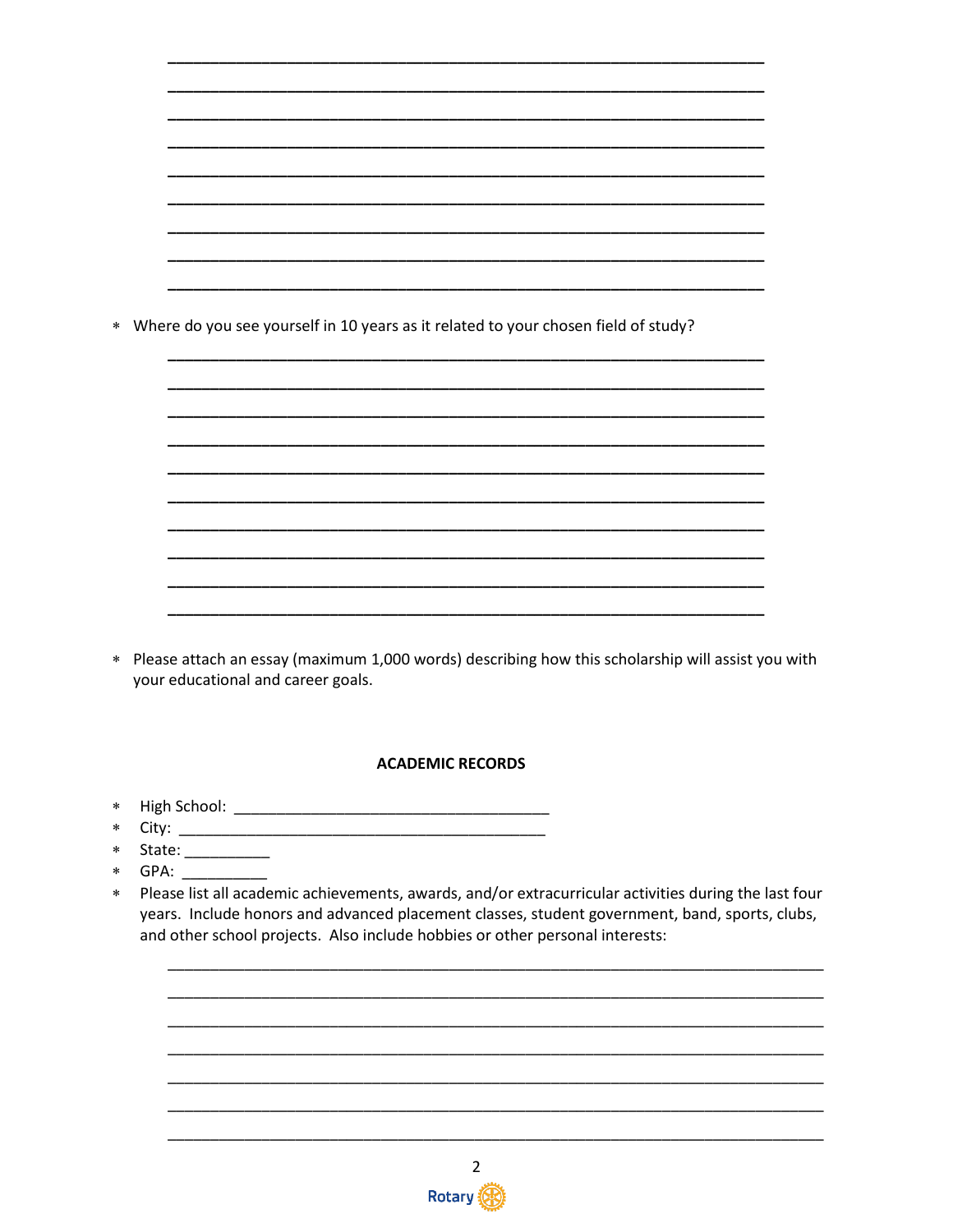### **COMMUNITY SERVICE ACTIVITIES**

\* Please list and describe any community service activities including school, church, scouting and/or community volunteer activities. Also indicate any awards or honors you have received relevant to community service activities.



\* Which community service project are you most proud of any why?

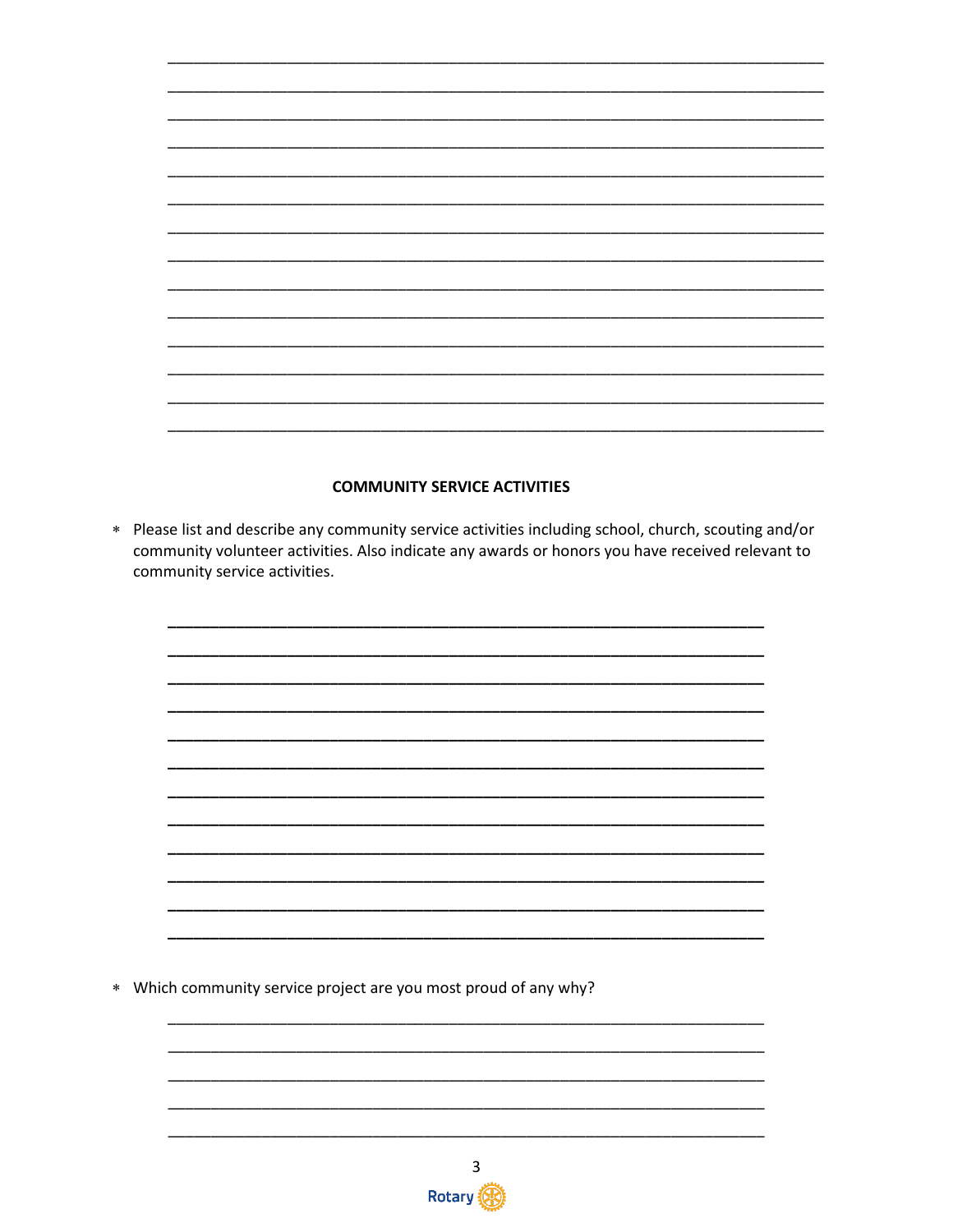\* Since you are applying for a Rotary Club scholarship, what do you know about the Rotary Club?

| $\ast$ | How would you be an ambassador for Rotary at the local level?                                                                                                                                                                                                                                                                                                                                        |
|--------|------------------------------------------------------------------------------------------------------------------------------------------------------------------------------------------------------------------------------------------------------------------------------------------------------------------------------------------------------------------------------------------------------|
|        |                                                                                                                                                                                                                                                                                                                                                                                                      |
|        |                                                                                                                                                                                                                                                                                                                                                                                                      |
|        |                                                                                                                                                                                                                                                                                                                                                                                                      |
|        |                                                                                                                                                                                                                                                                                                                                                                                                      |
|        |                                                                                                                                                                                                                                                                                                                                                                                                      |
| $*$    | Rotaract (stands for "Rotary in Action") Clubs bring together people ages 18 and older to exchange<br>ideas with leaders in the community, develop leadership and professional skills, and have fun through<br>service. Frequently, Rotaract Clubs can be found on college campuses. Do you plan to be involved with<br>a Rotaract Club if it was offered on your campus?<br>$\Box$ Yes<br><b>No</b> |
|        | <b>EMPLOYMENT INFORMATION</b>                                                                                                                                                                                                                                                                                                                                                                        |
|        | * Are you currently working?<br>$\Box$ Yes<br><b>No</b>                                                                                                                                                                                                                                                                                                                                              |
|        | * Have you worked at a paid position in the past?<br>$\Box$ Yes<br><b>No</b>                                                                                                                                                                                                                                                                                                                         |
| $\ast$ | Please list your employment history, including company names, dates of work, etc.                                                                                                                                                                                                                                                                                                                    |
|        |                                                                                                                                                                                                                                                                                                                                                                                                      |
|        |                                                                                                                                                                                                                                                                                                                                                                                                      |

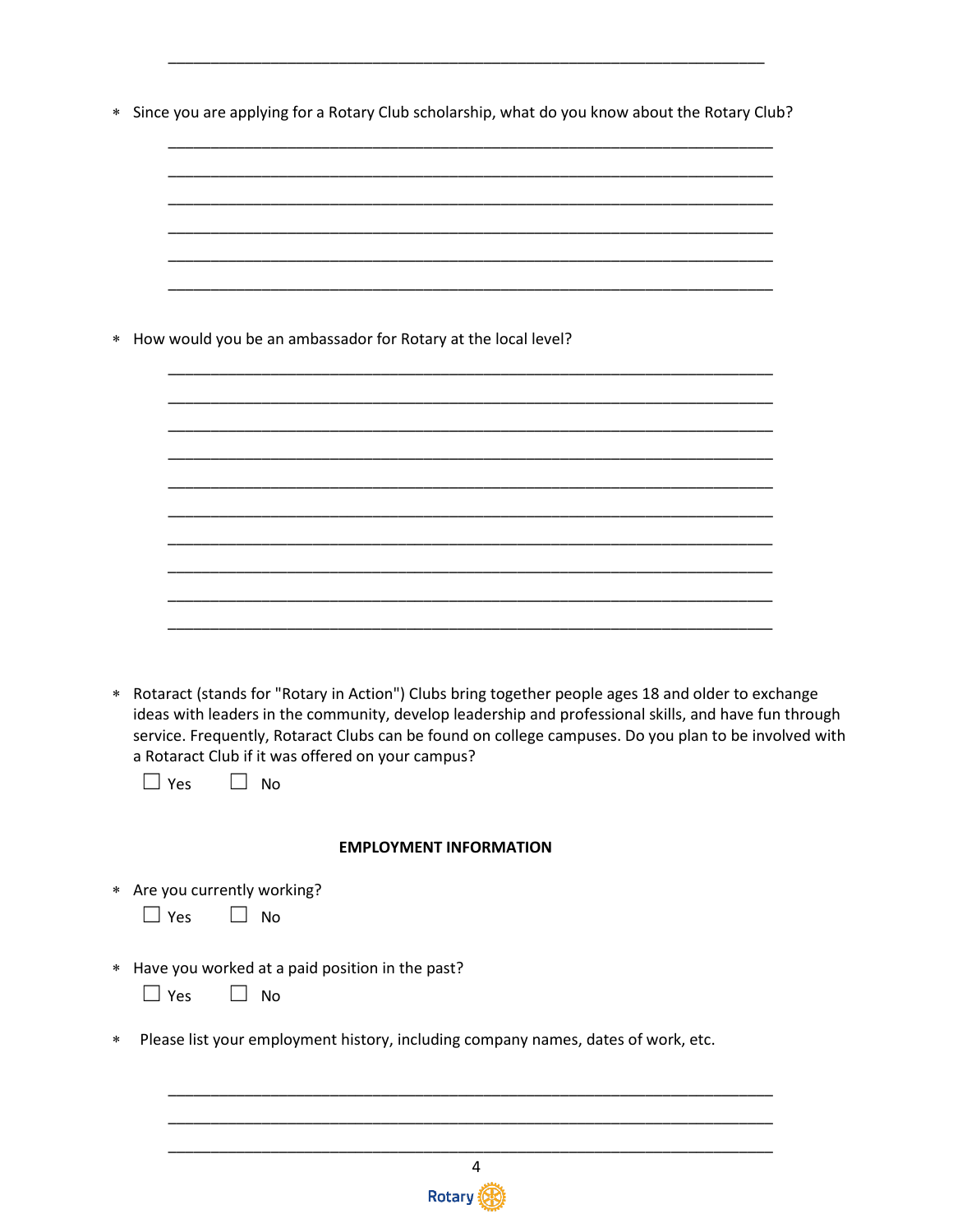| <b>OTHER INFORMATION</b>                                                                                          |                                                   |
|-------------------------------------------------------------------------------------------------------------------|---------------------------------------------------|
| Is there any other relevant information that you would like the scholarship committee to know?<br>Please explain: |                                                   |
|                                                                                                                   |                                                   |
|                                                                                                                   |                                                   |
|                                                                                                                   |                                                   |
|                                                                                                                   |                                                   |
|                                                                                                                   |                                                   |
|                                                                                                                   |                                                   |
|                                                                                                                   |                                                   |
|                                                                                                                   |                                                   |
|                                                                                                                   |                                                   |
|                                                                                                                   |                                                   |
|                                                                                                                   |                                                   |
|                                                                                                                   |                                                   |
|                                                                                                                   |                                                   |
|                                                                                                                   |                                                   |
|                                                                                                                   | What do you like to do when you are not studying? |

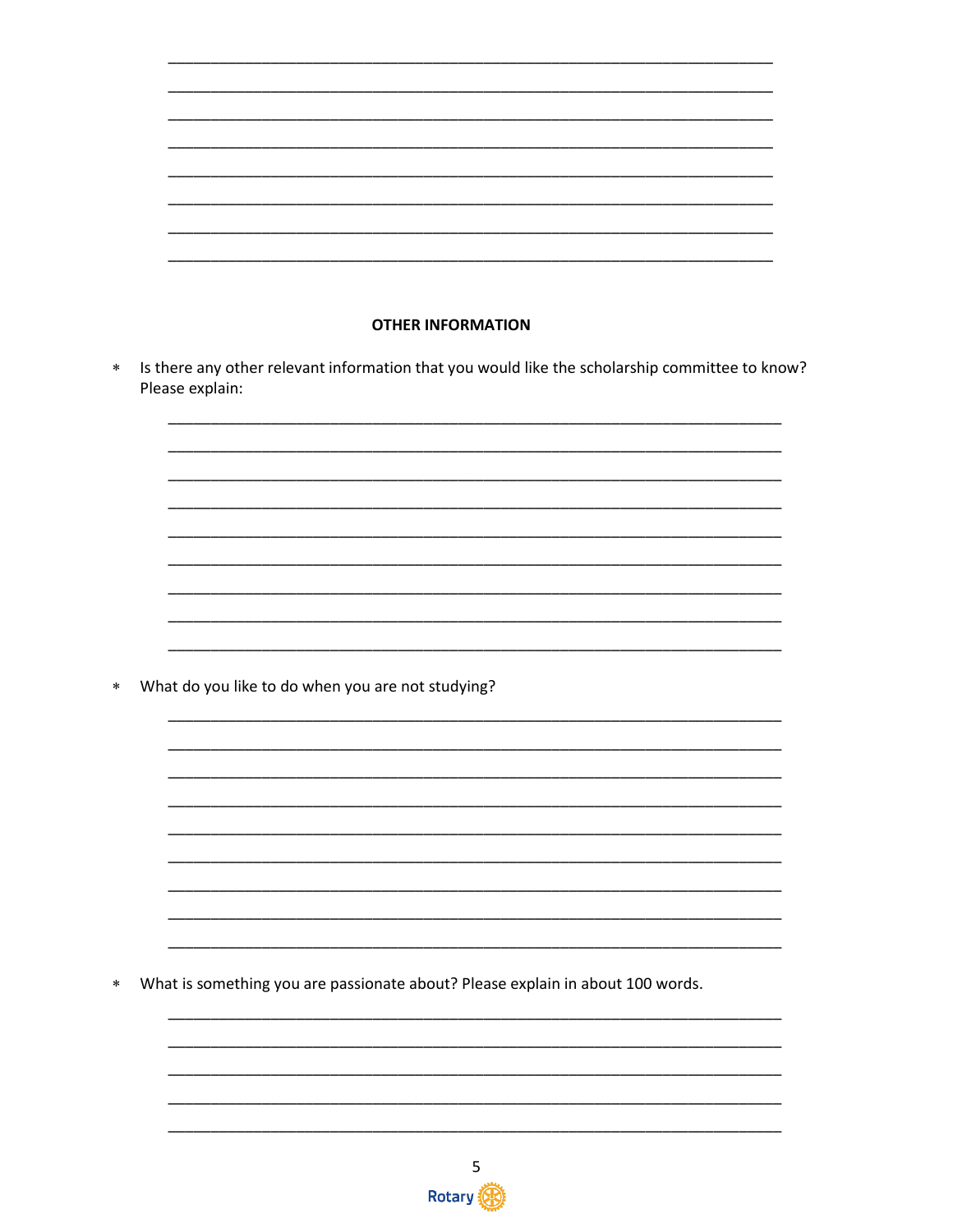If you won a billion dollars, what would you do with the money?  $\ast$ 

#### **FAMILY INFORMATION**

Please list the number of siblings at home:  $\ast$ 

Please list any siblings attending colleges/universities and the institution(s) they attend:  $\ast$ 

To confirm residence eligibility, please list your parents name(s) and address(s):  $\ast$